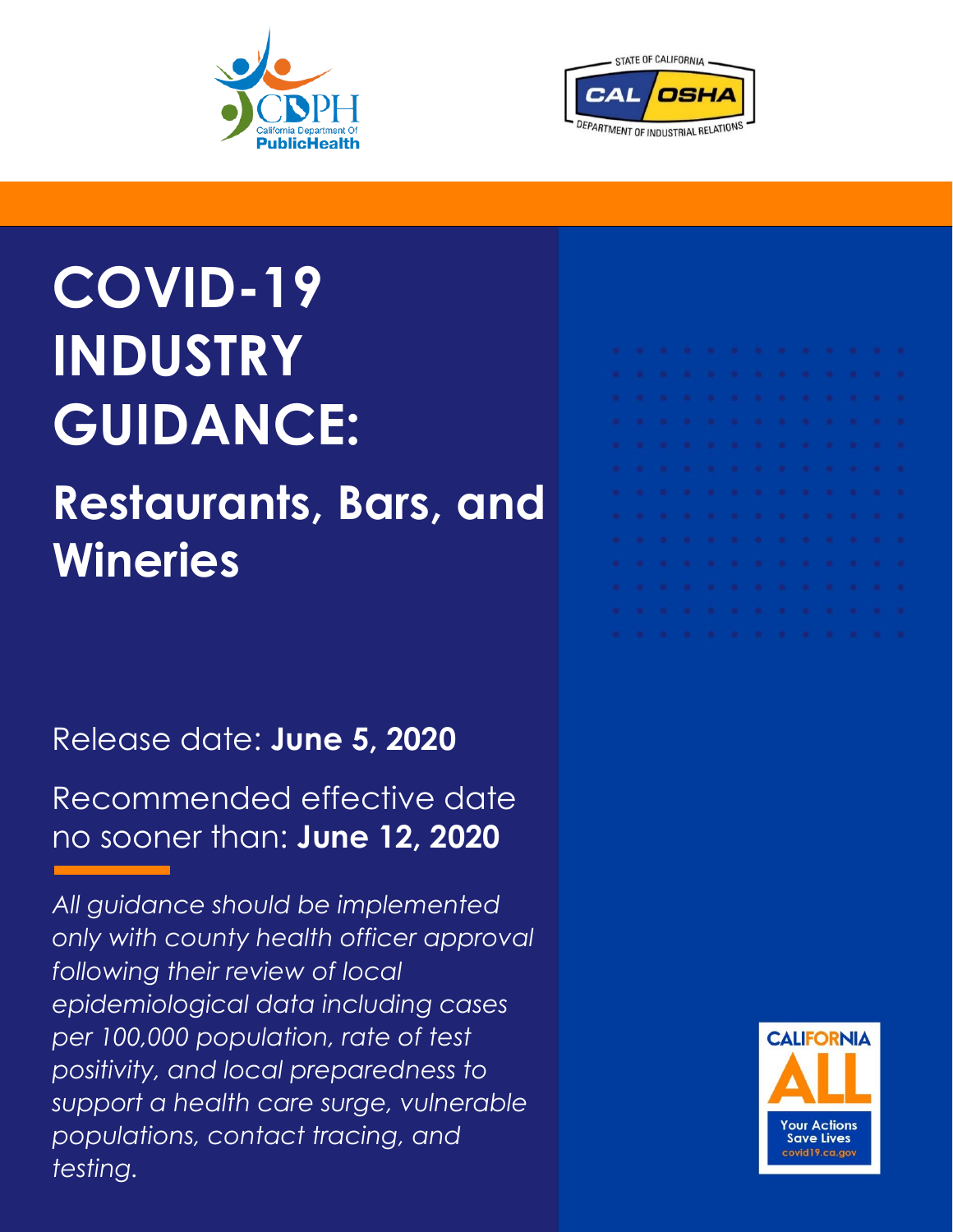#### **OVERVIEW**

On March 19, 2020, the State Public Health Officer and Director of the California Department of Public Health issued an order requiring most Californians to stay at home to disrupt the spread of COVID-19 among the population.

The impact of COVID-19 on the health of Californians is not yet fully known. Reported illness ranges from very mild (some people have no symptoms) to severe illness that may result in death. Certain groups, including people aged 65 or older and those with serious underlying medical conditions, such as heart or lung disease or diabetes, are at higher risk of hospitalization and serious complications. Transmission is most likely when people are in close contact with an infected person, even if that person does not have any symptoms or has not yet developed symptoms.

Precise information about the number and rates of COVID-19 by industry or occupational groups, including among critical infrastructure workers, is not available at this time. There have been multiple outbreaks in a range of workplaces, indicating that workers are at risk of acquiring or transmitting COVID-19 infection. Examples of these workplaces include long-term care facilities, prisons, food production, warehouses, meat processing plants, and grocery stores.

As stay-at-home orders are modified, it is essential that all possible steps be taken to ensure the safety of workers and the public.

Key prevention practices include:

- $\checkmark$  physical distancing to the maximum extent possible,
- ✓ use of face coverings by employees (where respiratory protection is not required) and customers/clients,
- $\checkmark$  frequent handwashing and regular cleaning and disinfection,
- ✓ training employees on these and other elements of the COVID-19 prevention plan.

In addition, it will be critical to have in place appropriate processes to identify new cases of illness in workplaces and, when they are identified, to intervene quickly and work with public health authorities to halt the spread of the virus.

#### **PURPOSE**

This document provides guidance for restaurants, brewpubs, craft distilleries, breweries, bars, pubs, and wineries (referred to collectively as "restaurants, bars, and wineries") to support a safe, clean environment for workers and customers.

**NOTE:** Restaurants, bars, and wineries are encouraged to continue takeout and delivery service whenever possible. Venues that are currently authorized to sell beer, wine, and spirits to be consumed off premises should follow the [guidance](https://covid19.ca.gov/pdf/guidance-retail.pdf) [for retail.](https://covid19.ca.gov/pdf/guidance-retail.pdf) Producers of beer, wine, and spirits should follow the [guidance for](https://covid19.ca.gov/pdf/guidance-manufacturing.pdf)  [manufacturing.](https://covid19.ca.gov/pdf/guidance-manufacturing.pdf) Restaurants, bars, and wineries that have game operations such as bowling alleys, pool tables, etc. should follow the [guidance for](https://covid19.ca.gov/pdf/guidance-family-entertainment-centers.pdf) family [entertainment centers.](https://covid19.ca.gov/pdf/guidance-family-entertainment-centers.pdf) This guidance is not intended for concert, performance,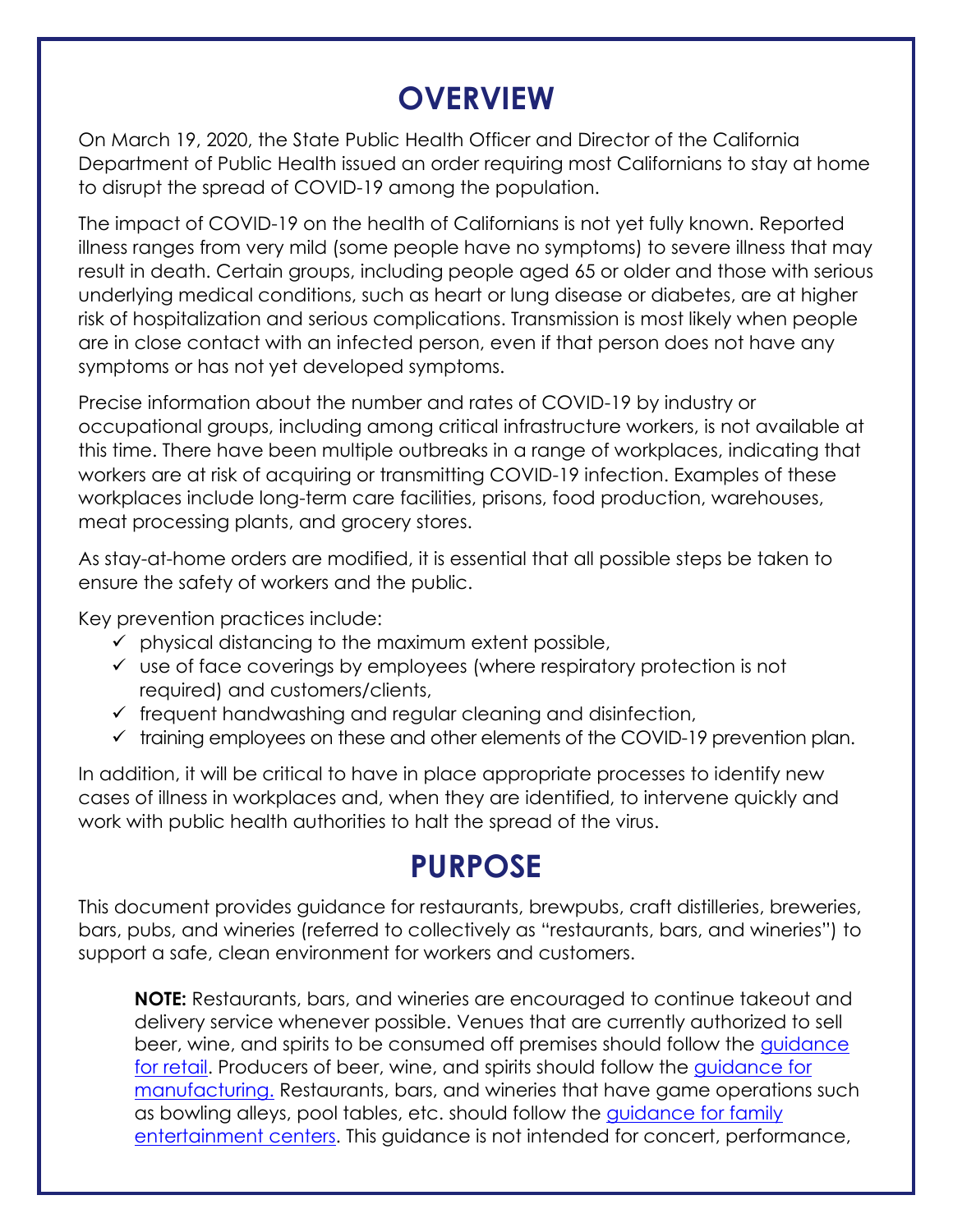or entertainment venues. Restaurants, bars, and wineries must discontinue this type of entertainment until these types of activities are allowed to resume modified or full operation. All events or gatherings that would bring together persons from different households, such as private parties, must be cancelled or postponed until further notice.

The guidance is not intended to revoke or repeal any employee rights, either statutory, regulatory or collectively bargained, and is not exhaustive, as it does not include county health orders, nor is it a substitute for any existing safety and health-related regulatory requirements such as those of Cal/OSHA.<sup>[1](#page-13-0)</sup> Stay current on changes to public health guidance and state/local orders as the COVID-19 situation continues. Cal/OSHA has more comprehensive guidance on their [Cal/OSHA Interim General Guidelines on](https://www.dir.ca.gov/dosh/coronavirus/General-Industry.html)  [Protecting Workers from COVID-19 webpage.](https://www.dir.ca.gov/dosh/coronavirus/General-Industry.html) The U.S. Food and Drug Administration has [guidance for restaurants](https://www.fda.gov/food/food-safety-during-emergencies/best-practices-retail-food-stores-restaurants-and-food-pick-updelivery-services-during-covid-19) and the CDC has additional [considerations for restaurants](https://www.cdc.gov/coronavirus/2019-ncov/community/organizations/business-employers/bars-restaurants.html)  [and bars.](https://www.cdc.gov/coronavirus/2019-ncov/community/organizations/business-employers/bars-restaurants.html)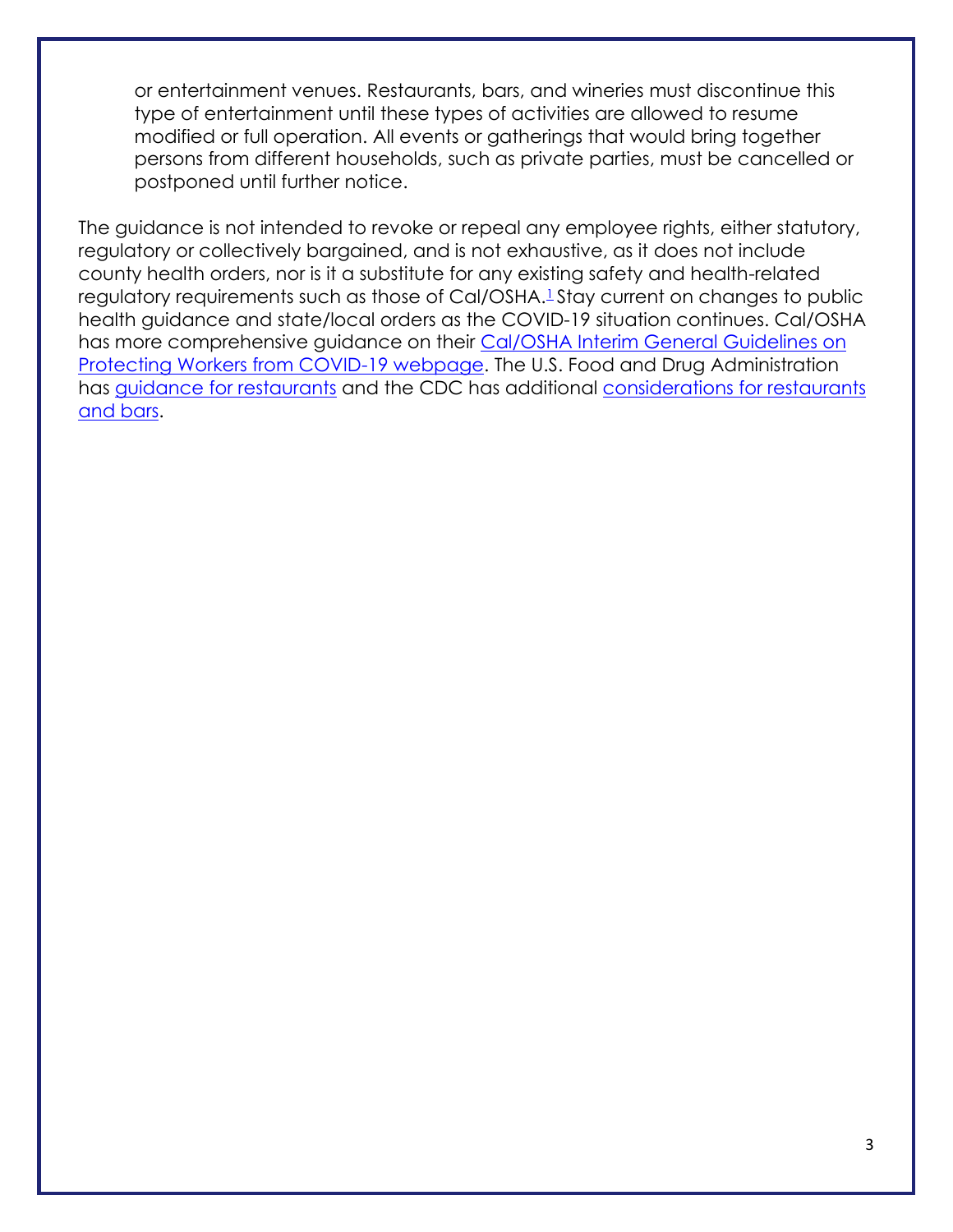#### **Workplace Specific Plan**

- Establish a written, workplace-specific COVID-19 prevention plan at every location, perform a comprehensive risk assessment of all work areas, and designate a person at each establishment to implement the plan.
- Identify contact information for the local health department where the operation is located for communicating information about COVID-19 outbreaks among employees or customers.
- Train and communicate with employees and employee representatives on the plan.
- Regularly evaluate the establishment for compliance with the plan and document and correct deficiencies identified.
- Investigate any COVID-19 illness and determine if any work-related factors could have contributed to risk of infection. Update the plan as needed to prevent further cases.
- Identify close contacts (within six feet for 15 minutes or more) of an infected employee and take steps to isolate COVID-19 positive employee(s) and close contacts.
- Adhere to the guidelines below. Failure to do so could result in workplace illnesses that may cause operations to be temporarily closed or limited.



#### **Topics for Employee Training**

- Information on [COVID-19,](https://www.cdc.gov/coronavirus/2019-ncov/index.html) how to prevent it from spreading, and which underlying health conditions may make individuals more susceptible to contracting the virus.
- Self-screening at home, including temperature and/or symptom checks using [CDC guidelines.](https://www.cdc.gov/coronavirus/2019-ncov/symptoms-testing/symptoms.html)
- The importance of not coming to work if employees have symptoms of COVID-19 as [described by the CDC,](https://www.cdc.gov/coronavirus/2019-ncov/symptoms-testing/symptoms.html) such as a frequent cough, fever, difficulty breathing, chills, muscle pain, sore throat, recent loss of taste or smell, or if they or someone they live with have been diagnosed with COVID-19.
- To seek medical attention if their symptoms become severe, including persistent pain or pressure in the chest, confusion, or bluish lips or face. Updates and further details are available on [CDC's webpage](https://www.cdc.gov/coronavirus/2019-ncov/symptoms-testing/symptoms.html).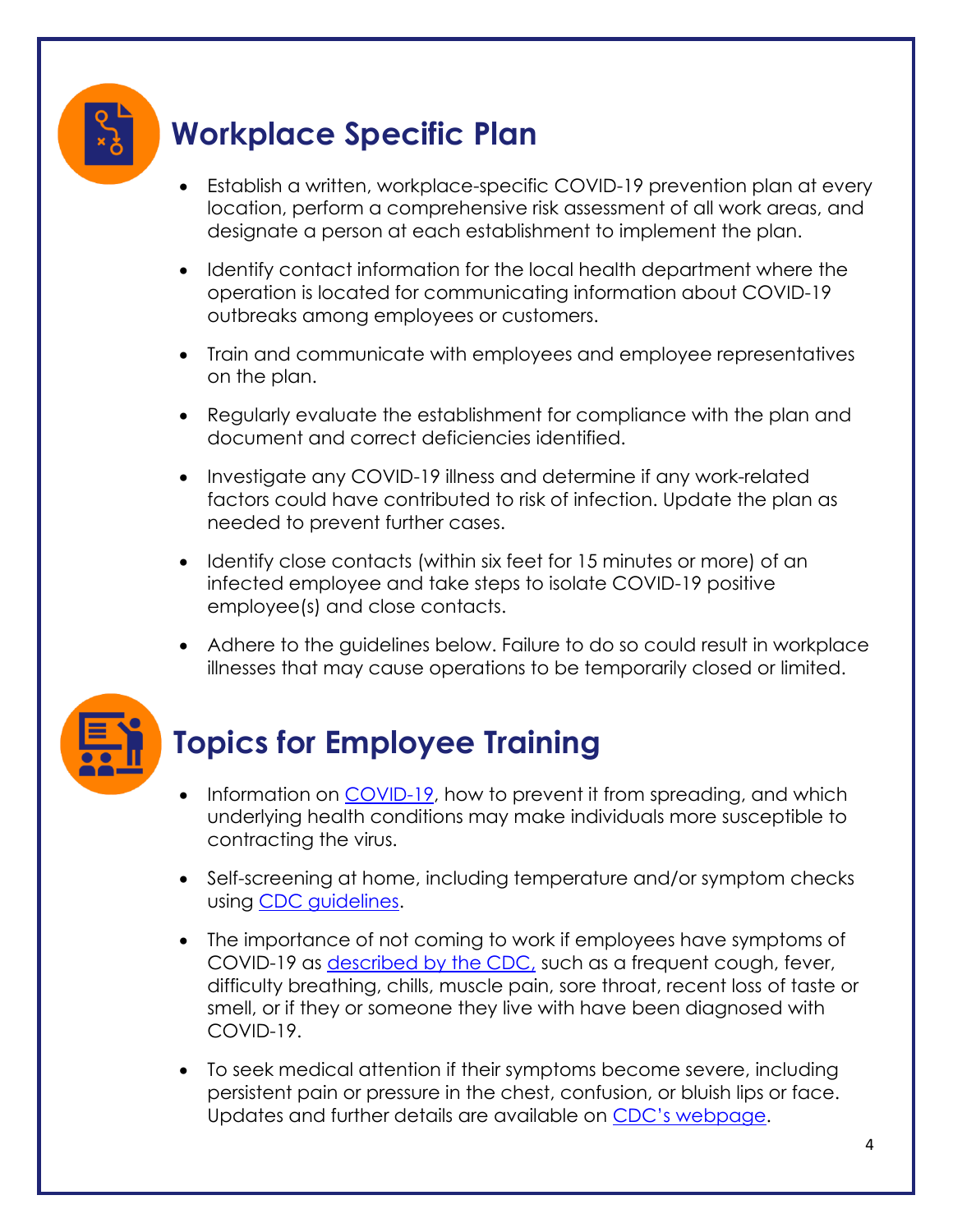- The importance of frequent handwashing with soap and water, including scrubbing with soap for 20 seconds (or using hand sanitizer with at least 60% ethanol (preferred) or 70% isopropanol (if the product is inaccessible to unsupervised children) when employees cannot get to a sink or handwashing station, per [CDC guidelines\)](https://www.cdc.gov/handwashing/hand-sanitizer-use.html).
- The importance of physical distancing, both at work and off work time (see Physical Distancing section below).
- Proper use of face coverings, including:
	- o Face coverings do not protect the wearer and are not personal protective equipment (PPE).
	- o Face coverings can help protect people near the wearer, but do not replace the need for physical distancing and frequent handwashing.
	- o Face coverings must cover the nose and mouth.
	- o Employees should wash or sanitize hands before and after using or adjusting face coverings.
	- o Avoid touching the eyes, nose, and mouth.
	- o Face coverings should be washed or discarded after each shift.
- Ensure temporary and contract workers at the facility are also properly trained in COVID-19 prevention policies and have necessary supplies and PPE. Discuss these responsibilities ahead of time with organizations supplying temporary and/or contract workers.
- Information on employer or government-sponsored leave benefits the employee may be entitled to receive that would make it financially easier to stay at home. See additional information on [government](https://www.labor.ca.gov/coronavirus2019/#chart)  [programs supporting sick leave and worker's compensation for COVID](https://www.labor.ca.gov/coronavirus2019/#chart)-[19](https://www.labor.ca.gov/coronavirus2019/#chart), including employee's sick leave rights under the [Families First](https://www.dol.gov/agencies/whd/pandemic/ffcra-employee-paid-leave) [Coronavirus Response Act](https://www.dol.gov/agencies/whd/pandemic/ffcra-employee-paid-leave) and the Governor's [Executive Order N-51-20,](https://www.gov.ca.gov/wp-content/uploads/2020/04/4.16.20-EO-N-51-20.pdf) and employee's rights to workers' compensation benefits and presumption of the work-relatedness of COVID-19 pursuant to the Governor's [Executive order N-62-20.](https://www.gov.ca.gov/wp-content/uploads/2020/05/5.6.20-EO-N-62-20-text.pdf)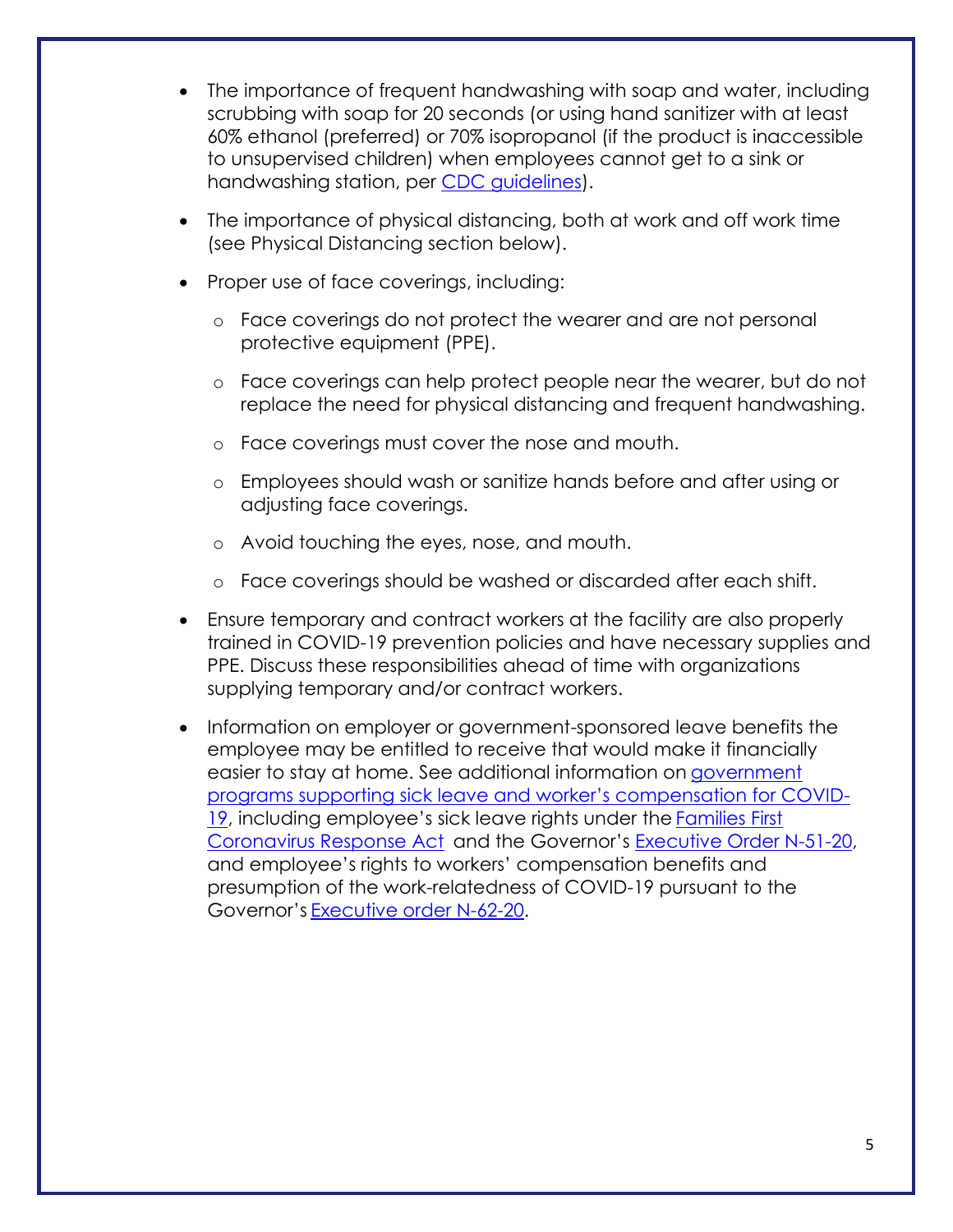

#### **Individual Control Measures and Screening**

- Provide temperature and/or symptom screenings for all workers at the beginning of their shift and any vendors, contractors, or other workers entering the establishment. Make sure the temperature/symptom screener avoids close contact with workers to the extent possible. Both screeners and employees should wear face coverings for the screening.
- If requiring self-screening at home, which is an appropriate alternative to providing it at the establishment, ensure that screening was performed prior to the worker leaving home for their shift and follows [CDC guidelines,](https://www.cdc.gov/coronavirus/2019-ncov/symptoms-testing/symptoms.html) as described in the Topics for Employee Training section above.
- Encourage workers who are sick or exhibiting symptoms of COVID-19 to stay home.
- Employers should provide and ensure workers use all required protective equipment, including eye protection and gloves where necessary.
- Employers should consider where disposable glove use may be helpful to supplement frequent handwashing or use of hand sanitizer; examples are for workers who are screening others for symptoms or handling commonly touched items. Workers should wear gloves when handling items contaminated by body fluids.
- Face coverings are strongly recommended when employees are in the vicinity of others. Workers should have face coverings available and wear them when at work, in offices, or in a vehicle during work-related travel with others. Face coverings must not be shared. Employers are generally encouraged to provide face coverings but must provide them when required by employer rules or these guidelines.
- Servers, bussers, bartenders, and other workers moving items used by customers (dirty cups, plates, napkins, etc.) or handling trash bags should use disposable gloves (and wash hands before putting them on and after removing them) and aprons and that are changed frequently.
- Dishwashers should use equipment to protect the eyes, nose, and mouth from contaminant splash using a combination of face coverings, protective glasses, and/or face shields. Dishwashers must be provided impermeable aprons and change them frequently. Reusable protective equipment such as shields and glasses should be properly disinfected between uses.
- Establishments must take reasonable measures, including posting signage at all entrances and in strategic and highly-visible locations and in reservation confirmations, to remind the public that they should use face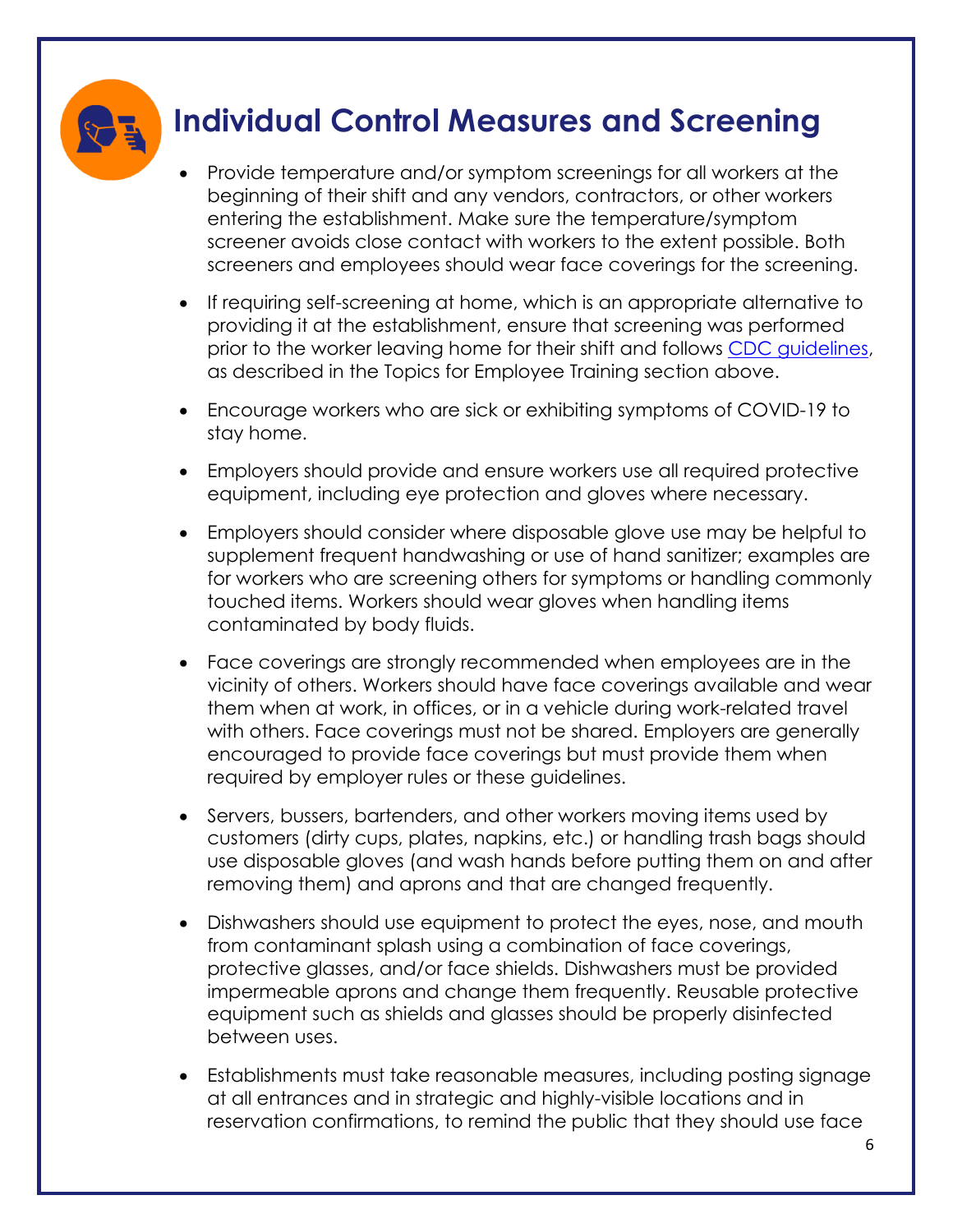coverings while not eating and drinking, practice physical distancing, to not touch their face, to frequently wash their hands with soap for at least 20 seconds, and to use hand sanitizer.

- Guests and visitors should be screened for symptoms upon arrival, asked to use hand sanitizer, and to wear a face covering when not eating or drinking. Employers have the right to cancel reservations for individuals/parties with symptomatic guests. Face coverings should be made available for customers who arrive without them. Babies and children under age two should not wear face coverings, in accordance with [CDC guidelines.](https://www.cdc.gov/coronavirus/2019-ncov/community/schools-childcare/guidance-for-childcare.html)
- Display a set of clearly visible rules for customers and personnel at entrance(s) that are to be a condition of entry. The rules could include instructions to use hand sanitizer, maintain physical distance from other customers, avoid unnecessary touching of restaurant surfaces, contact information for the local health department, and changes to services. Whenever possible, the rules should be available digitally, include pictograms, and included on/with menus.



#### **Cleaning and Disinfecting Protocols**

- Perform thorough cleaning in high traffic areas, such as customer waiting areas and lobbies, break rooms, lunch areas and areas of ingress and egress including host stands, entry ways, stairways, stairwells, escalators, handrails, and elevator controls. Frequently disinfect commonly used surfaces including doors, door handles, crash bars, light switches, waiting area chairs, credit card terminals, ATM PIN pads, receipt trays, bus tubs, serving trays, phones, toilets, vehicle keys, and handwashing facilities.
- Frequently clean items touched by patrons, especially those that might attract contact from children including candy and toy vending machines, arcade games, decorative fish tanks, display cases, decorative fountains, etc.
- Clean touchable surfaces between shifts or between users, whichever is more frequent, including but not limited to working surfaces, phones, registers, touchpads/touchscreens, tablets, timeclocks, appliances, kitchen and bar utensils and implements, oven doors, grill and range knobs, carts and trolleys, keys, etc.
- Avoid sharing audio equipment, phones, tablets, laptops, desks, pens, and other work supplies wherever possible. Never share PPE.
- Discontinue shared use of audio headsets and other equipment between employees unless the equipment can be properly disinfected after use.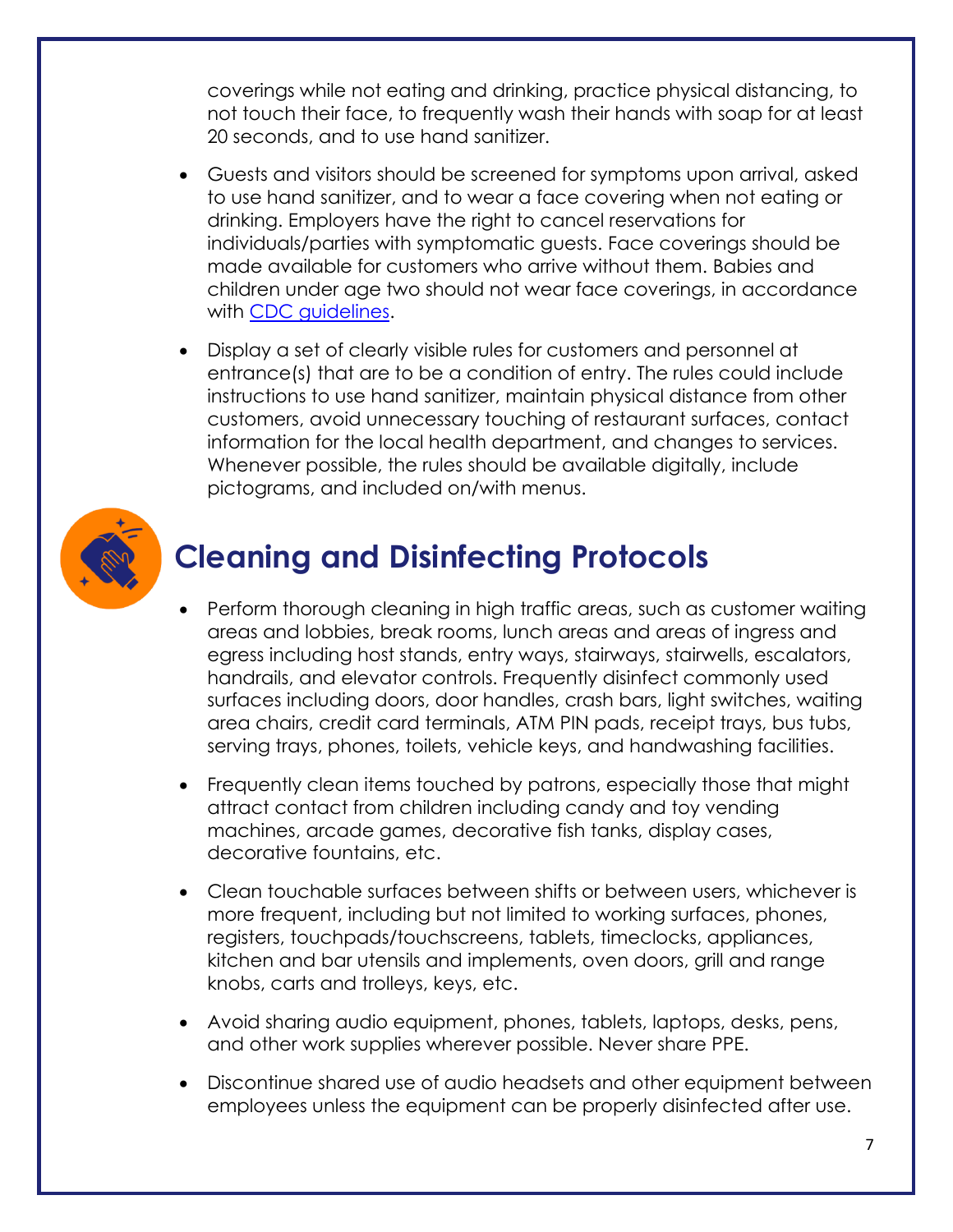Consult equipment manufacturers to determine appropriate disinfection steps, particularly for soft, porous surfaces such as foam earmuffs.

- Provide time for workers to implement cleaning practices during their shift. Cleaning assignments should be assigned during working hours as part of the employees' job duties.
- Procure options for third-party cleaning companies to assist with the increased cleaning demand, as needed.
- Equip spaces such as dining and tasting rooms, bar areas, host stands, and kitchens with proper sanitation products, including hand sanitizer and sanitizing wipes for all staff directly assisting customers.
- Ensure that sanitary facilities stay operational and stocked at all times and provide additional soap, paper towels, and hand sanitizer when needed.
- When choosing cleaning chemicals, employers should use products approved for use against COVID-19 on the [Environmental Protection](https://www.epa.gov/pesticide-registration/list-n-disinfectants-use-against-sars-cov-2)  [Agency \(EPA\)-approved](https://www.epa.gov/pesticide-registration/list-n-disinfectants-use-against-sars-cov-2) list and follow product instructions. Use disinfectants labeled to be effective against emerging viral pathogens, diluted household bleach solutions (5 tablespoons per gallon of water), or alcohol solutions with at least 70% alcohol that are appropriate for the surface. Provide employees training on manufacturer's directions and Cal/OSHA requirements for safe use. Workers using cleaners or disinfectants should wear gloves and other protective equipment as required by the product instructions. Follow the [asthma-safer cleaning](https://www.cdph.ca.gov/Programs/CCDPHP/DEODC/OHB/Pages/OHWMay2020.aspx)  [methods](https://www.cdph.ca.gov/Programs/CCDPHP/DEODC/OHB/Pages/OHWMay2020.aspx) recommended by the California Department of Public Health.
- Continue to follow existing codes regarding requirements for sanitizing (rather than disinfecting) food contact surfaces.
- To minimize the risk of [Legionnaires' disease](https://www.cdc.gov/legionella/index.html) and other diseases associated with water, [take steps](https://www.cdc.gov/coronavirus/2019-ncov/php/building-water-system.html) to ensure that all water systems and features are safe to use after a prolonged facility shutdown.
- Restaurants, bars, and wineries should increase fresh air circulation by opening windows or doors, if possible and in accordance with security and safety protocols.
- Consider installing portable high-efficiency air cleaners, upgrading the building's air filters to the highest efficiency possible, and making other modifications to increase the quantity of outside air and ventilation in all working areas.
- Provide menus via alternative, low-touch methods, if possible, such as disposable paper menus, non-touch chalk or white boards, and digital menus that customers can view on a personal electronic device. Provide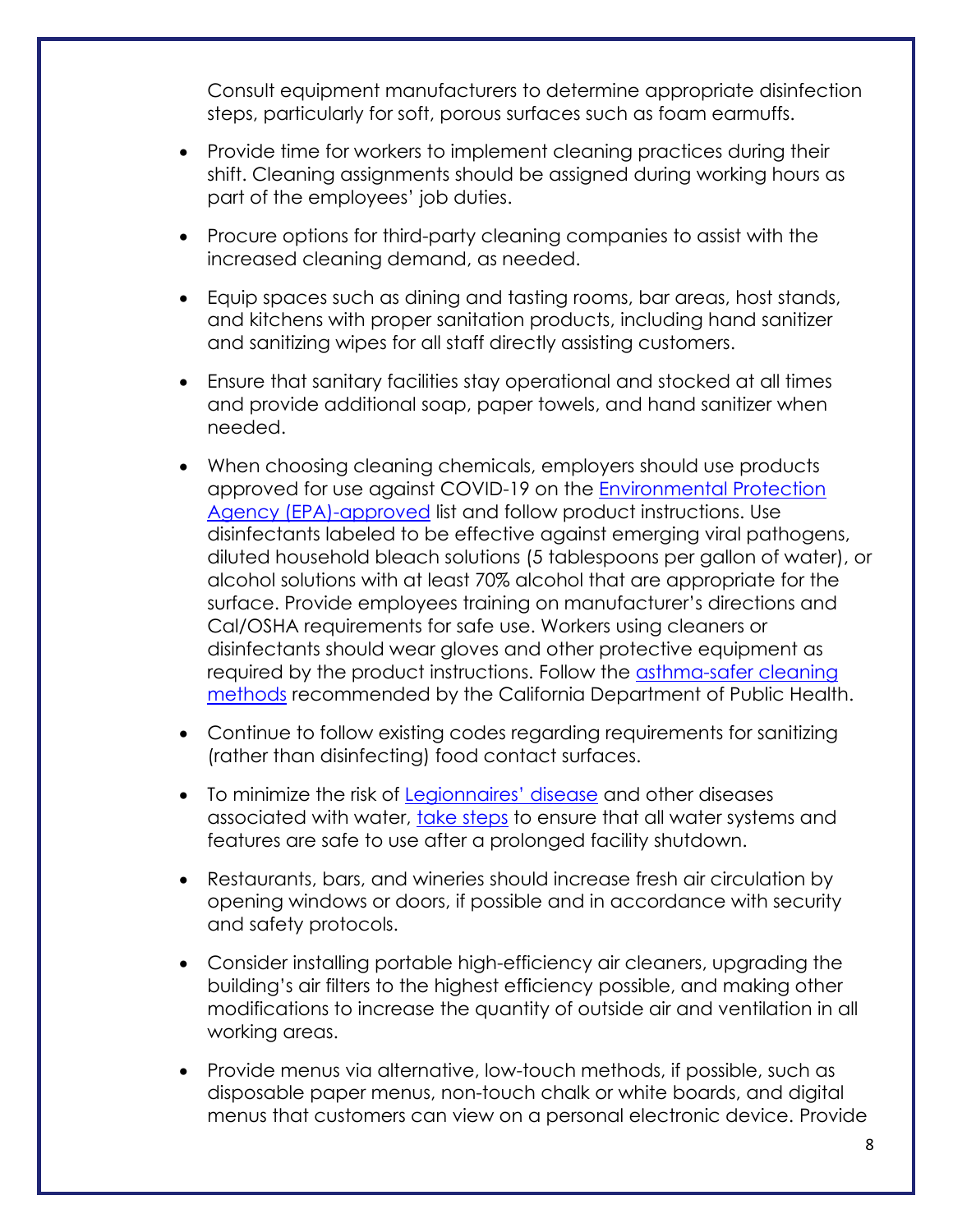disposable order numbers/table trackers if possible. If alternatives cannot be provided, properly disinfect menus, order numbers, etc. before and after customer use. Consider options that allow customers to order ahead of time.

- Discontinue pre-setting tables with napkins, cutlery, glassware, food ware, etc. These should be supplied individually to customers as needed. Do not leave card stands, flyers, napkin holders, or other items on tables.
- Suspend use of shared food items such as condiment bottles, salt and pepper shakers, etc. and provide these foods in single serve containers, if possible. Where this is not possible, shared items such as condiment bottles, shakers, etc., should be supplied as needed to customers and disinfected after each use.
- Pre-roll utensils in napkins prior to use by customers. Employees must wash hands before pre-rolling utensils in napkins. The pre-roll should then be stored in a clean container. After customers are seated, the pre-roll should be put on the table by an employee who recently washed their hands.
- Reusable customer items including utensils, food ware, breadbaskets, etc., must be properly washed, rinsed, and sanitized. Cleaned flatware, stemware, dishware, etc., must be properly stored away from customers and personnel until ready for use. Use disposable items if proper cleaning of reusable items is infeasible.
- Takeout containers must be filled by customers and available only upon request.
- Dirty linens used at dining tables such as tablecloths and napkins should be removed after each customer use and transported from dining areas in sealed bags. Employees should wear gloves when handling dirty linens.
- Thoroughly clean each customer dining/drinking location after every use. This will include disinfecting tables, chairs, booster seats, highchairs, booths, etc. and allowing adequate time for proper disinfection, following product instructions. Environmental Protection Agencyapproved disinfectants require a minimum contact time (seconds to minutes) to be effective against human coronavirus.
- Consider using disposable seat covers, particularly on porous surfaces. Discard and replace seat covers between each use. Provide disposable or washable covers on pillows used in seating areas and change/wash them after each use.
- Close areas where customers may congregate or touch food or food ware items that other guests may use. Modify delivery of these items by providing items to guests individually, converting to cafeteria-style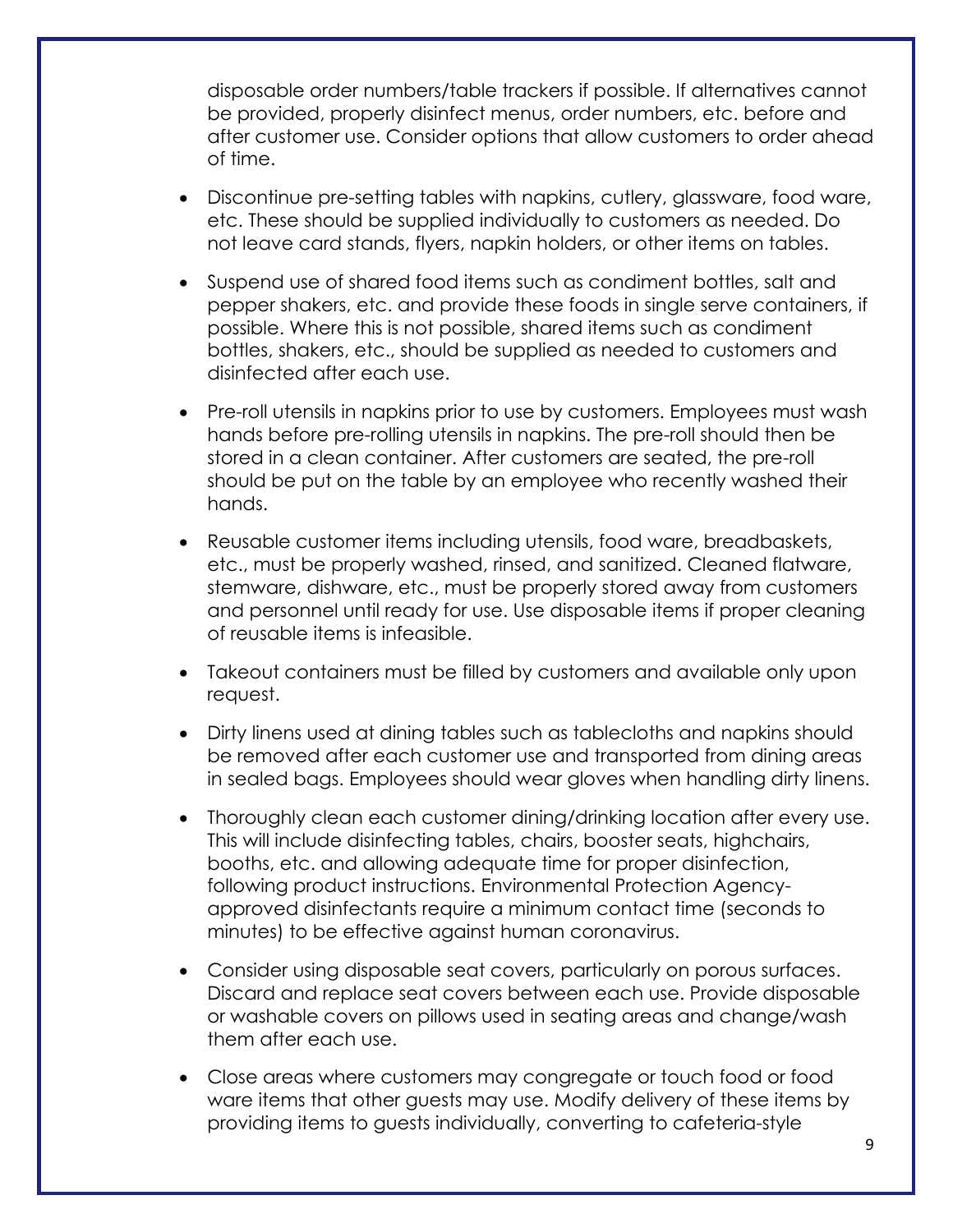service, etc. Discard or clean, disinfect, or sanitize shared items after each use, as appropriate. The areas that should be closed include but are not limited to:

- o Self-service areas with condiment caddies, utensil caddies, napkins, lids, straws, water pitchers, to-go containers, etc.
- o Self-service machines including ice, soda, frozen yogurt dispensers, etc.
- o Self-service food areas such as buffets, salsa bars, salad bars, snack areas, etc.
- Discontinue tableside food preparation and presentation such as food item selection carts and conveyor belts, guacamole preparation, etc.
- Do not leave out after-meal mints, candies, snacks, or toothpicks for customers. Offer them with the check or provide only on request.
- Install hand sanitizer dispensers, touchless if possible, at guest and employee entrances and contact areas such as driveways, reception areas, in dining rooms, near elevator landings, throughout tasting and drinking areas, etc.
- Consider discontinuing use of shared entertainment items that are difficult to properly clean and disinfect such as board games, books, etc.



### **Physical Distancing Guidelines**

- Prioritize outdoor seating and curbside pickup to minimize cross flow of customers in enclosed environments. Restaurants, bars, and wineries can expand their outdoor seating if they comply with local laws and regulations.
- Consider providing takeout, delivery, and drive through options for customers whenever possible. Takeout items should be made available using contactless pick-up and delivery protocols.
- Eliminate person-to-person contact for delivery of goods whenever possible. Designate drop-off locations to receive deliveries away from high traffic areas. Maintain physical distance of at least six feet with delivery drivers.
- Encourage reservations and appointments when possible to allow for time to disinfect eating and drinking areas.
- Consider allowing customers to order ahead of time to limit the amount of time spent in the establishment.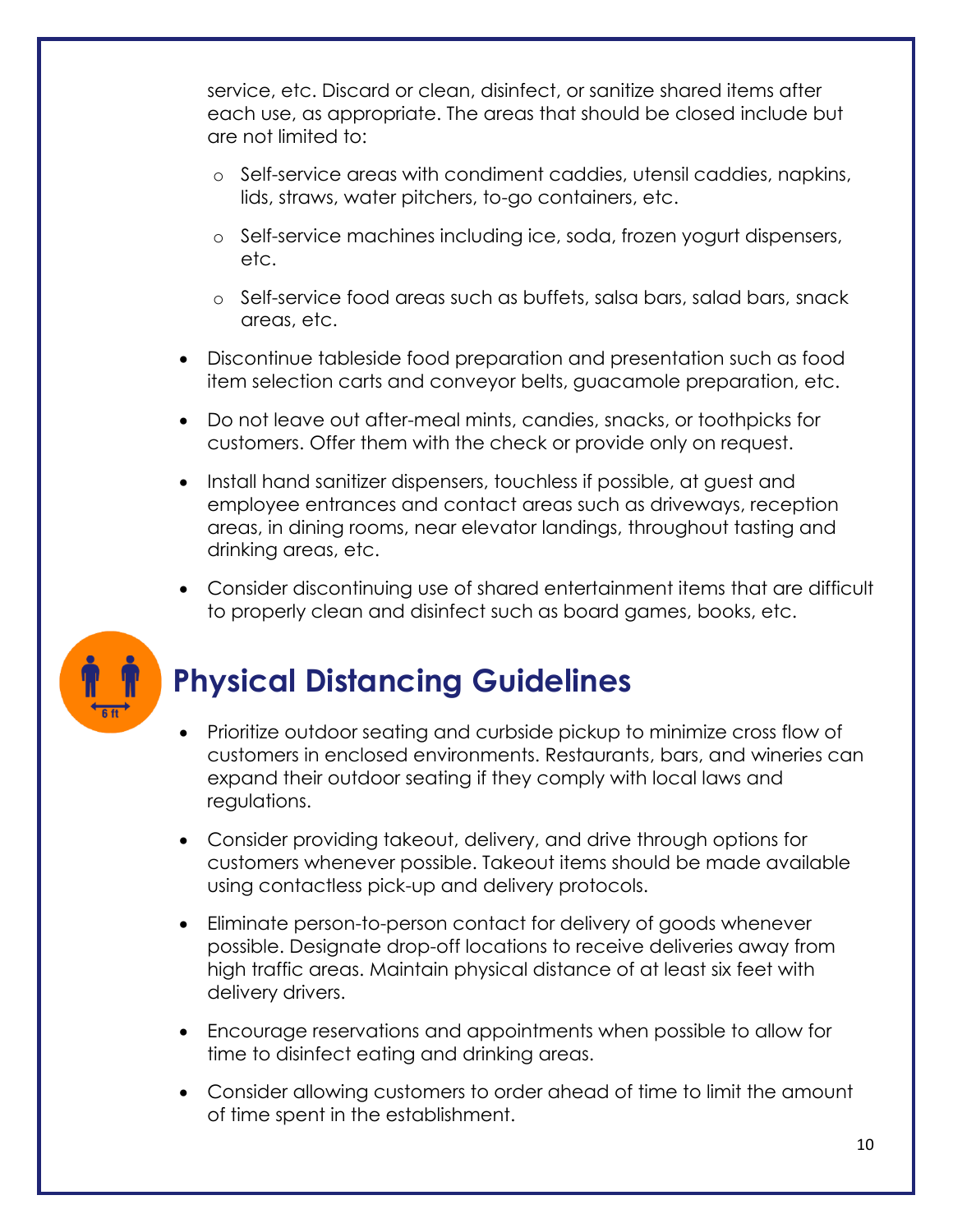- Ask customers to wait in their cars or away from the establishment while waiting to be seated. If possible, alert patrons through their mobile phones when their table is ready to avoid touching and use of "buzzers."
- Adjust maximum occupancy rules inside the establishment based on its size to limit the number of people inside and/or use impermeable barriers between service tables to protect customers from each other and employees. For outdoor seating, maintain physical distancing standards of at least six feet and as outlined in this guidance.
- Limit the number of patrons at a single table to a household unit or patrons who have asked to be seated together. People in the same group seated at the same table do not have to be six feet apart.
- Implement measures to ensure physical distancing of at least six feet between workers and customers/single groups. This can include use of physical partitions or visual cues (e.g., floor markings or signs to indicate to where employees and/or guests should stand).
- Install physical barriers or partitions at cash registers, bars, host stands, and other areas where maintaining physical distance of six feet is difficult.
- Any area where guests or employees queue should also be clearly marked for appropriate physical distancing. This includes check-stands and terminals, deli counters and lines, restrooms, elevator lobbies, host stands and waiting areas, valet drop off and pickup, and any other area where customers congregate.
- Establish one-way directional hallways and passageways for foot traffic, if possible, to eliminate employees from passing by one another.
- Guests should enter through doors that are propped open or automated, if possible. Hand sanitizer should be available for guests who must touch door handles.
- Remove tables and chairs from dining areas so that six feet of physical distance can be maintained for customers and employees. If tables, chairs, booths, etc., cannot be moved, use visual/physical cues to make them unavailable for use or install Plexiglas or other types of impermeable physical barriers to minimize exposure between customers.
- Discontinue seating customers and/or groups at bar counters, sushi preparation bars, etc., where they cannot maintain at least six feet of distance from employee work areas/stations.
- Discontinue open seating. All members of a customer group must be present before seating and hosts must bring the entire group to the table at one time. Whenever possible, ask guests to be seated rather than standing to discourage unnecessary movement.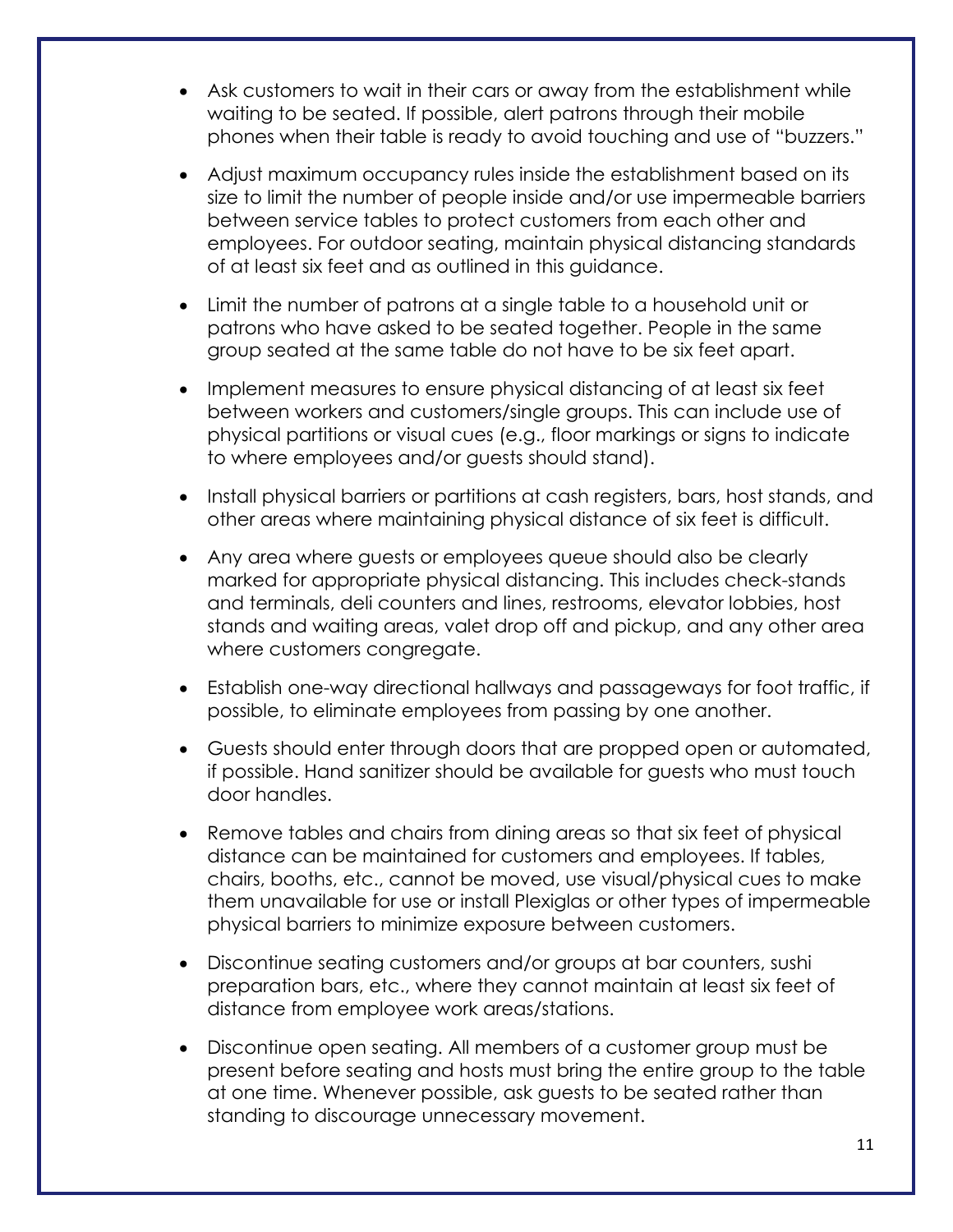- Discourage customers from ordering at the bar and instead usher guests directly to their tables. Staff should take and deliver orders to customers to limit the number of people moving around shared spaces. If customers must order from the bar, reconfigure space so that bartenders, other workers, and customers can maintain at least six feet of distance from one another.
- Adjust music volume so that employees can maintain distance from customers to hear orders.
- Implement peak period queueing procedures, including a host to remind guests to queue with at least six feet of distance between groups outside or in waiting areas.
- Limit the number of employees serving individual customers or groups, in compliance with wage and hour regulations.
- Encourage the use of credit cards and contactless payment systems.
- Face coverings are strongly encouraged for all employees; however, they are required for any employee (e.g., server, bartender, manager, busser, food runner, etc.) who must be within six feet of customers or other workers. All workers should minimize the amount of time spent within six feet of guests.
- Physical distancing protocols should be used in any office areas, kitchens, pantries, walk-in freezers, or other high-density, high-traffic employee areas. Face coverings are required where employees cannot maintain physical distancing including in kitchens, storage areas, etc.
- Employee pre-shift meetings and trainings should be conducted virtually or in areas that allow for appropriate physical distancing between employees. Food, beverages, food ware, etc., should not be shared.
- Stagger employee breaks, in compliance with wage and hour regulations, to maintain physical distancing protocols.
- Consider offering workers who request modified duties options that minimize their contact with customers and other employees (e.g., managing inventory rather than working as a cashier or managing administrative needs through telework.
- Reconfigure office spaces, lobbies, beverage bars, kitchens and workstations, host stand areas, and other spaces wherever possible to allow for at least six feet of distance between people dining, working, and passing through areas for entry and exit.
- Close breakrooms, use barriers, or increase distance between tables/chairs to separate workers and discourage congregating during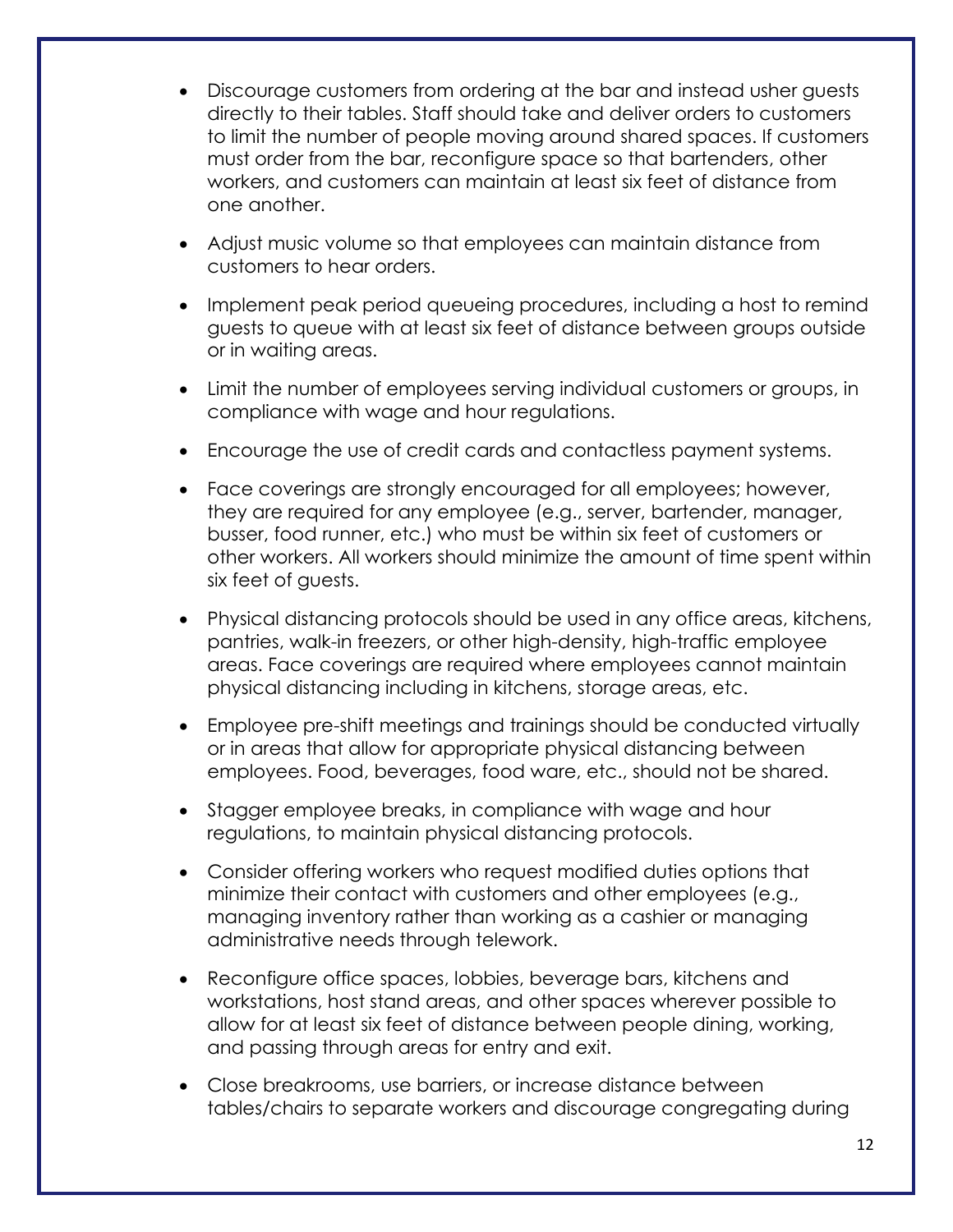breaks. Where possible, create outdoor break areas with shade covers and seating that ensures physical distancing.

- Reconfigure kitchens to maintain physical distancing in those areas where practical. Consider doing prep work ahead of time to allow staggering of shifts to reduce staff in the kitchen at one time.
- Discourage food preparation employees from changing or entering others' workstations during shifts.
- Discourage employees and guests from congregating in high traffic areas such as bathrooms, hallways, bar areas, reservation and credit card terminals, etc.
- Require employees to avoid handshakes and similar greetings that break physical distance.
- Employees should not open the doors of cars or taxis.
- If possible, install transfer-aiding materials, such as shelving and bulletin boards, to reduce person-to-person hand-offs.
- Discontinue activities that encourage movement and shared items between guests including karaoke singing, open mic performances, trivia activities, mixers, pub crawls, etc.
- Discontinue services and activities that carry an increased risk of contamination from sharing and splashing and such as drinking games and/or contests, drop shots, etc.
- Consider limiting excessive consumption of alcohol that could deter guests' compliance with these guidelines.
- Close dance floors and discontinue performances such as musical or dance acts that encourage large gatherings.



### **Additional Considerations for Tasting Rooms**

- Provide a clean glass for each tasting and, if possible, do not pour beverages into a glass that a customer has already used (smelled, tasted from, etc.)
- Discontinue the use of communal dump buckets, spit buckets, spittoons, etc. Provide individual, disposable cups to each guest instead to avoid splash contamination between guests.
- Do not touch beverage container necks to cups, glasses, etc., when pouring wine, beer, or spirits.